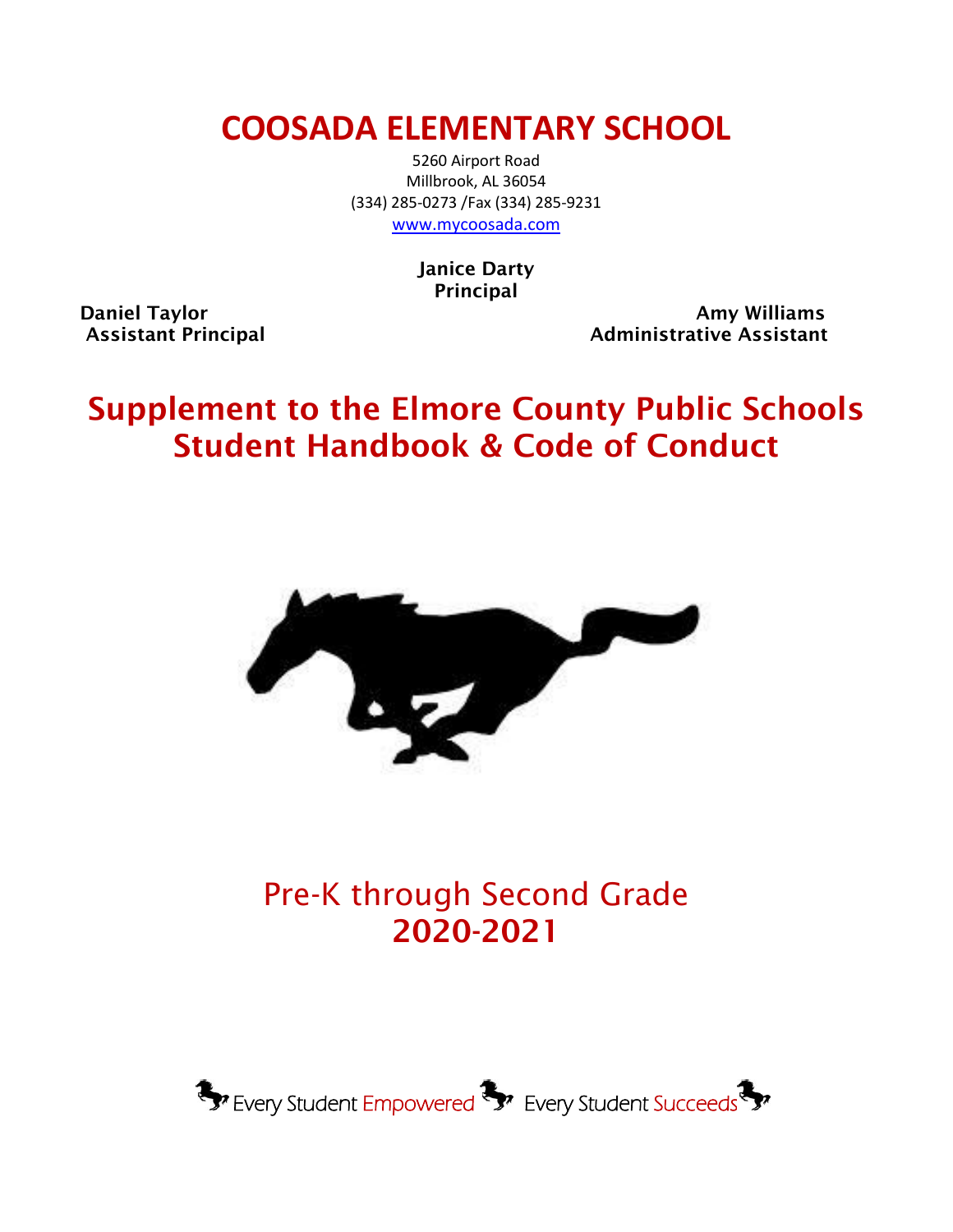## COOSADA ELEMENTARY SCHOOL

## SCHOOL DIRECTORY

#### **PRINCIPAL**

Janice Darty Ext. 61001

#### **ASSISTANT PRINCIPAL**

Daniel Taylor Ext. 61010

#### **ADMINISTRATIVE ASSISTANT**

Amy Williams Ext. 61009

#### **SECRETARY RECORDS**

Monica Scott **Tonia Minor** Ext. 61002 Ext. 61008

Ext. 61004 Ext. 61040

#### **COUNSELORS NURSE**

Daphne McLendon **Alison** Jackson Ext. 61513 Ext. 61007 Valena Agee Ext. 61003

**CAFETERIA MANAGER** Pam Hale

Ext. 61035

#### **BOOKKEEPER INSTRUCTIONAL COACH**

Rachel Holley **Becky Collier**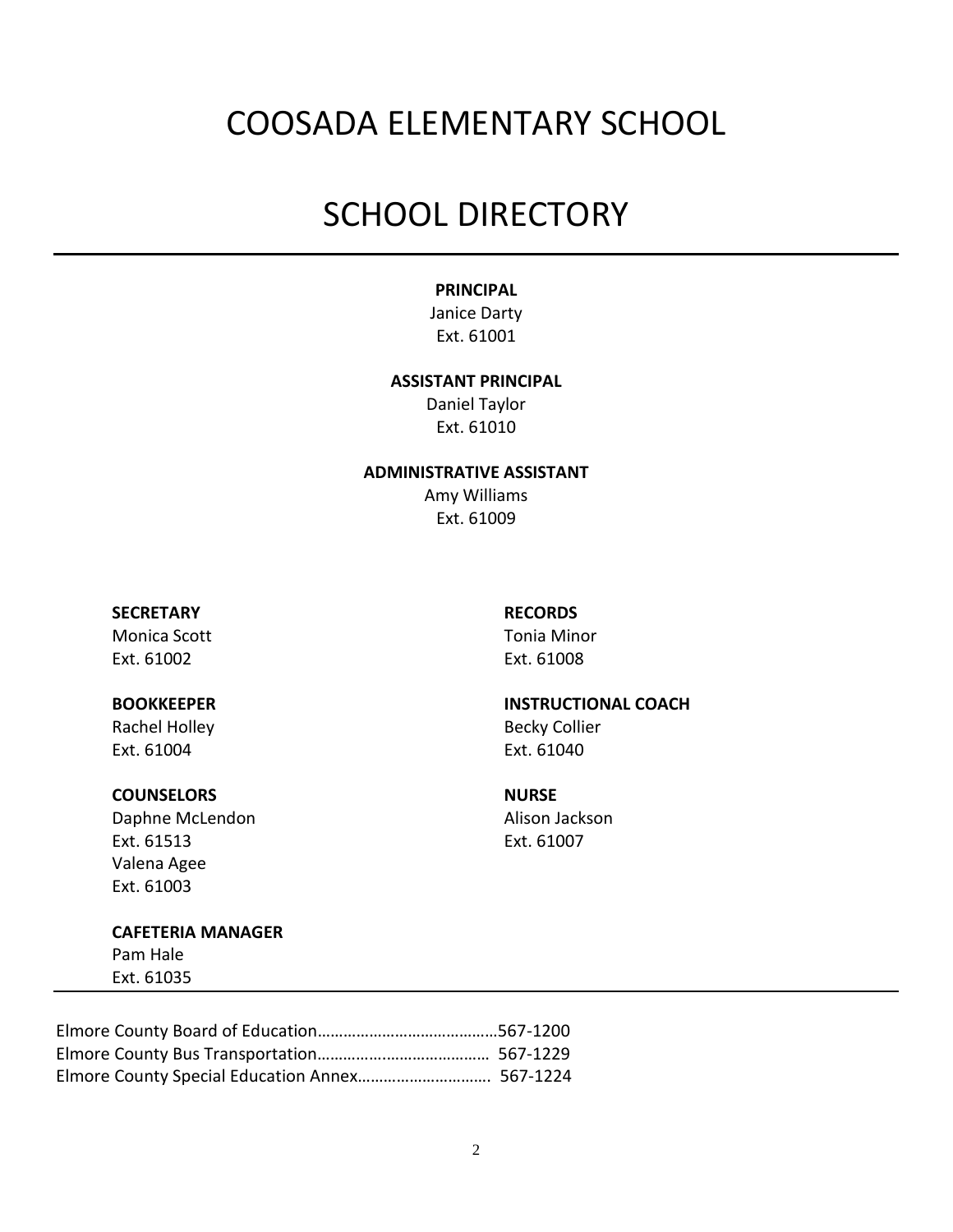#### **Coosada Elementary School Faculty and Staff**

| Principal                                                                      |           | <b>Assistant Principal</b>                          |                                | <b>Administrative Assistant</b>                       |      |
|--------------------------------------------------------------------------------|-----------|-----------------------------------------------------|--------------------------------|-------------------------------------------------------|------|
| Janice Darty<br>Daniel Taylor<br>Amy Williams                                  |           |                                                     |                                |                                                       |      |
| <b>PreK Green Pod</b><br><b>First Grade Yellow Pod</b>                         |           |                                                     | <b>Second Grade Yellow Pod</b> |                                                       |      |
| Aleshia Vines                                                                  | B106      | <b>Christina Sanders</b>                            | <b>B111</b>                    | Kailey Thornell                                       | E101 |
|                                                                                | B107      | Nikki Dunsieth                                      | B112                           | Dustin Bowman                                         | E102 |
| Abby Garrison                                                                  | B108      | Lauren Holena                                       | B113                           |                                                       | E103 |
| Aly Scarborough                                                                |           |                                                     | <b>B114</b>                    | <b>Brittney Lanier</b><br><b>Second Grade Red Pod</b> |      |
| Courtney Jacobs                                                                | B109      | <b>Heather Perdue</b><br><b>First Grade Red Pod</b> |                                |                                                       |      |
| <b>Kindergarten Red Pod</b>                                                    | C101      |                                                     |                                | Amanda Cannon                                         | E107 |
| Deborah Johnston                                                               |           | Stephanie Dupree                                    | B116                           | <b>Tracy Janes</b>                                    | E108 |
| Hannah Cox                                                                     | C102      | Pam Veazey                                          | <b>B117</b>                    | Kaitlin Kennedy                                       | E109 |
| <b>Kindergarten Yellow Pod</b>                                                 |           | Morgan Amason                                       | <b>B118</b>                    | <b>New</b>                                            | E110 |
| Jacquelyn Thomas                                                               | C106      | Tynice Johnson Murray                               | B119                           | <b>Second Grade Blue Pod</b>                          |      |
| Megan Lane                                                                     | C107      | <b>First Grade Purple Pod</b>                       |                                | Dana Mainor                                           | E112 |
| <b>Megan Moore</b>                                                             | C108      | Kay Yarnell                                         | D103                           | <b>Gail Rolle</b>                                     | E113 |
| Lanaye Stokes                                                                  | C109      | JeLisa Bailey                                       | D105                           | Lakyn Northcutt                                       | E114 |
| Kindergarten Green Pod                                                         |           | Alyssa Wood                                         | D106                           | Lamonica Gilder                                       | E115 |
| <b>New</b>                                                                     | C111      | Holly Whitaker                                      | D <sub>107</sub>               | <b>Madison Easley</b>                                 | E116 |
| Kimberly Skipper                                                               | C112      | <b>Elizabeth Fike</b>                               | D108                           | Kathy Knight                                          | E117 |
| Sarah Strickland                                                               | C113      | Jennifer Jones                                      | D109                           | <b>Second Grade Green Pod</b>                         |      |
| <b>Megan Rogers</b>                                                            | C114      | <b>First Grade Blue Pod</b>                         |                                | <b>Courtney Presley</b>                               | E118 |
| <b>Kindergarten Blue Pod</b>                                                   |           | Sidney Denson-Watson                                | B101                           | Michaeline Fuller                                     | E119 |
| <b>Sidney Cox</b>                                                              | C116      | <b>Bailey McCallister</b>                           | B102                           | Lashanda Griffin                                      | E121 |
| Monica Kelley                                                                  | C117      | Rachel Fisher                                       | B104                           | Kimberly Hurst                                        | E122 |
| <b>New</b>                                                                     | C118      | <b>Computer Lab</b>                                 |                                | <b>Guidance Counselors</b>                            |      |
| Rachel Ingram                                                                  | C119      | Vanessa Brown                                       | D106                           | Valena Agee                                           | C104 |
| Kindergarten Purple Pod<br><b>Library Media Specialist</b><br>Daphne McClendon |           | B103                                                |                                |                                                       |      |
| Makenzie Tucker                                                                | D101      | Lib.<br>Courtney Gagnon                             |                                | <b>Physical Education</b>                             |      |
| Alyson McCollough                                                              | D102      | <b>Instructional Coach</b>                          |                                | <b>Wade Atchley</b>                                   | Gym  |
| Amanda Howard                                                                  | D104      | Rebecca Collier<br>D114<br>LaDonna Macon            |                                |                                                       | Gym  |
| <b>Special Education Dept.</b>                                                 |           | <b>Student Services Facilitator</b><br><b>Music</b> |                                |                                                       |      |
| Enjoli Fields                                                                  | D112      | Tuska Butler                                        | Office                         | Melissa Galanopoulos                                  | B103 |
| Angela Herndon                                                                 | E106      | <b>Title I Coordinators</b>                         |                                | <b>Nurse</b>                                          |      |
| <b>Kyanne Chambers</b>                                                         | E105      | Kim Graham                                          | D113                           | Alison Jackson                                        | C103 |
| Teri Sigler                                                                    | D111      | Lisa Granger                                        | D116                           | <b>Bookkeeper</b>                                     |      |
| Veronica Daniels                                                               | E105      | Debbie Murphy                                       | D117                           | Rachel Holley                                         |      |
| Aides/Paraprofessionals                                                        |           | <b>Custodians</b>                                   |                                | <b>Records/Attendance</b>                             |      |
| Renee Bingham                                                                  | <b>PE</b> | Christopher Hill                                    |                                | <b>Tonia Minor</b>                                    |      |
| <b>Tina Burkhead</b>                                                           | Title     | Steven Mayfield                                     |                                | Secretary/Payroll                                     |      |
| Yalonda Cole                                                                   | SpEd      | Annie Moore                                         |                                | Monica Scott                                          |      |
| <b>Cheryl Davis</b>                                                            | SpEd      | Marilyn Porterfield                                 |                                | Psychometrist                                         |      |
| <b>Tracy Davis</b>                                                             | Title     | <b>Bernice Salter</b>                               |                                | Staci Myrick                                          |      |
| Ruby Floyd                                                                     | PreKSped  | <b>PreK Auxiliary Teachers</b>                      |                                |                                                       |      |
| Shannon Foshee                                                                 | <b>PE</b> | Raquita Atkins                                      |                                |                                                       |      |
| Siri Haughton                                                                  | SpEd      | <b>Erishay Harris</b>                               |                                |                                                       |      |
| <b>New</b>                                                                     | SpEd      | <b>Braiden Sheppard</b>                             |                                |                                                       |      |
| Kala Monfee                                                                    | SpEd      | Valeria Trotter                                     |                                |                                                       |      |
| Michele Wilson                                                                 | SpEd      |                                                     |                                |                                                       |      |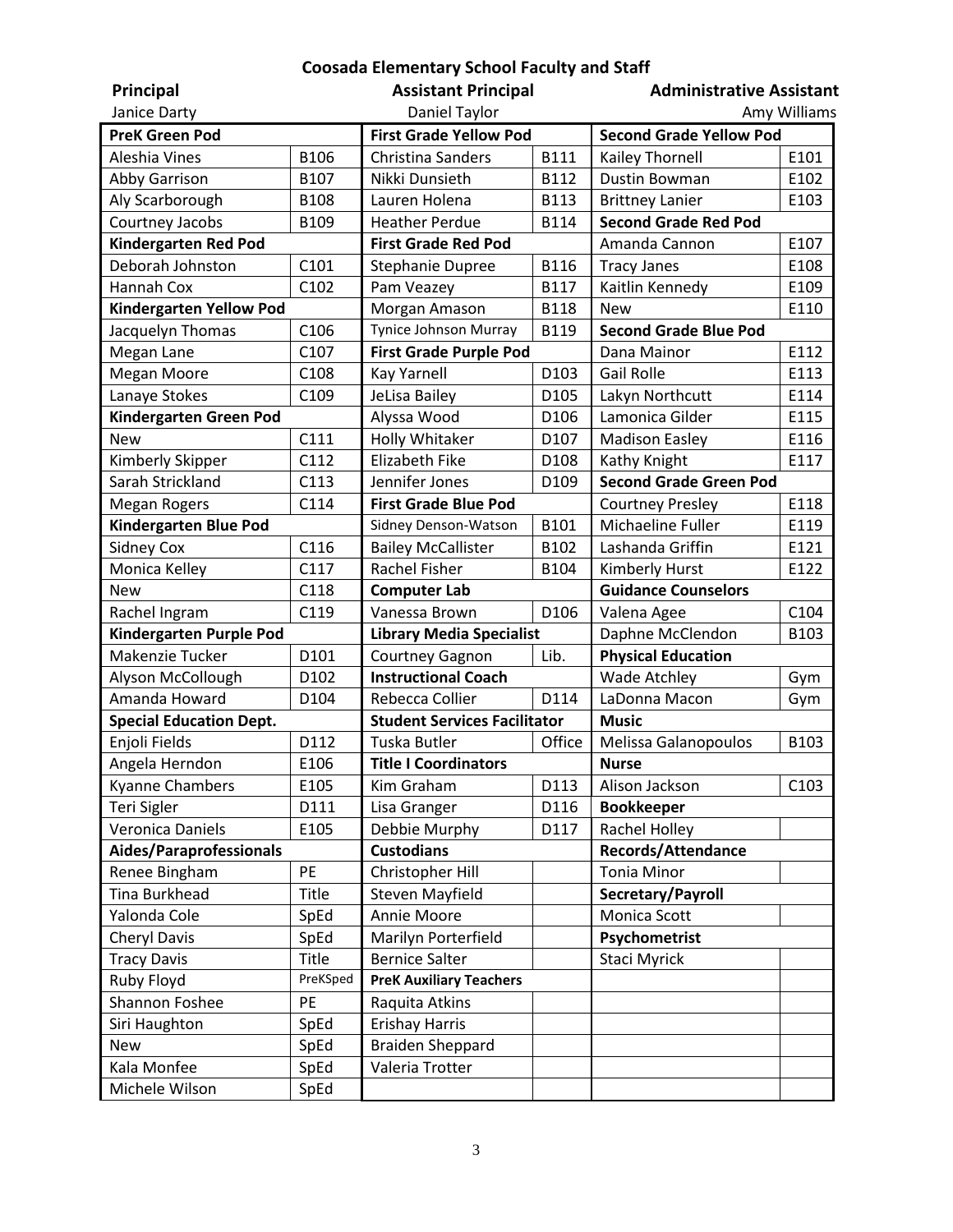#### **ARRIVING AND DEPARTING FROM SCHOOL**

**The tardy bell rings at 7:40 a.m. Students should be in the classroom BEFORE 7:40. The car rider entrance will close at 7:35 a.m. to ensure teachers and students are in class by 7:40.** Students should not arrive prior to 7:10 a.m. Students who arrive on campus between 7:10 and 7:40 should go directly to their assigned pod. During the first week of school, we will allow children to enter early. Entering at 7:10 a.m. will be strictly enforced beginning the second week of school.

#### **Bus students arriving before 7:10 will be sent to the main building front hallway. All students will have their temperature taken upon arriving at school.**

For those of you who pick up your child(ren) from school, your cooperation with the following plan of dismissal is greatly appreciated. **Parents should not arrive on campus before 2:00 p.m. for car riders. Car riders will be released at 2:30.** Please do not check your child out early. If they have doctor/dental appointments, you will need to park in front of the office and check them out by **2:00. We cannot check out students after 2:00. Students leaving the campus after 2:00 must follow the car rider procedures below.**

Cars will enter campus in one lane. After following the lane down through the loop, cars will form four lanes for pick-up. Cones will be in place to note stopping points. In the morning, after the four drop-off lanes are full, teachers will signal for students to exit the vehicle. Teachers will assist your children in getting to the sidewalk. In the afternoon, we will be implementing a new system. You will receive a hanging tag for your mirror with a code. CarRider Pro will scan your hanging tag as you pass. This will notify teachers and students of the order they should leave the building. (Additional car rider tags are \$5.00.)

- 1. Please wait patiently in the line.
- 2. **No cell phone use in the car rider line.**
- 3. **No smoking in the car rider line.**
- 4. Stand at your car door to receive your child. Teachers will assist in getting the students to you.
- 5. The cars will be allowed to move when all the children are loaded in the cars safely. Two lanes will be allowed to move at a time. One lane will turn left on Airport Road. One lane will turn right on Airport Road.
- 6. If you do not follow the rules of car rider pick up, you will be asked to return to your car and get in the line or wait until all cars have picked up and then you may leave with your child.
- 7. Thank you to all the parents who follow these procedures every day!

STUDENTS ARE NOT ALLOWED TO STAY UNSUPERVISED ON THE CAMPUS AFTER 3:00.

#### **ELMORE COUNTY STUDENT ATTENDANCE POLICY**

Please refer to the Elmore County Handbook for the entire attendance policy.

#### **CHECK-IN**

Students checking in during the day must report to the office for a tardy slip. The front door is the only door that students can enter after 7:40 a.m. **Students must be escorted to the office door by an adult**. Office staff will sign the child into school to obtain a tardy slip to give the teacher. Late check-ins (tardies) will keep students from achieving perfect attendance.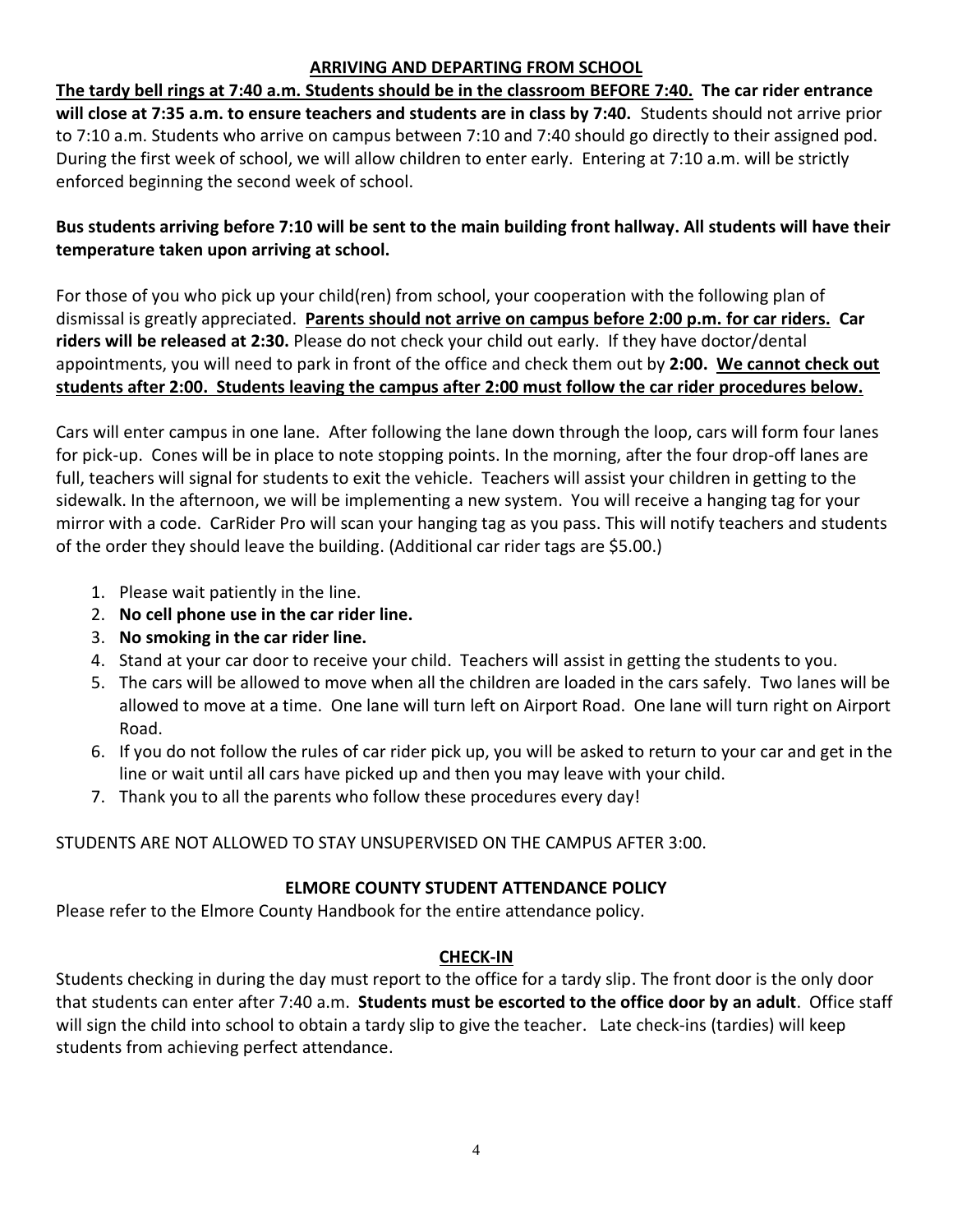#### **CHECK-OUT**

We begin preparing to load students in their cars at 2:30; therefore, we will not check-out students after 2:00. A check out is considered a tardy.

A student who leaves the school for any reason must check-out through the office. **Students who check-out before 11:30 a.m. will be considered absent for that day.**

Any person coming to school to pick up a student must first report to the office to identify himself/herself with a **picture i.d. (identification).** If acting for the parent, a person must have written permission from the parent **unless** they are listed in Inow. Parents and guardians update this information through Gateway. Protection of students is our primary concern. Everyone wanting access to a child will be asked to show identification. **Parents are asked not to check students out of school unless there is an emergency.**

#### **NOTIFICATION OF TRANSPORTATION ARRANGEMENTS**

All transportation changes must be sent in the form of a written memorandum to the teacher. **No phone call, fax, email, or text changes for transportation will be accepted.**

#### **GRADED WORK (First Grade and Second Grade)**

During the pandemic teachers will not send weekly papers home.

#### **After the pandemic:**

Teachers will send home graded work each week on Thursday. Our hope is for you to review this work with your child and praise them for their efforts while helping them to correct mistakes they have made. After you have reviewed the papers with your child, please sign and date them and have your child return them to his teacher. **If graded papers are not returned, the next set of papers will not be sent home.** Parents who have not returned graded work may call the school to make an appointment to view their child's work.

### **INow Home Portal**

INow Home Portal is a program that allows parents to review information related to grades, attendance, discipline records, and other student data from the current year. To access records, a student must be enrolled in Elmore County Schools. Parents will be provided log in information from the school. Teachers work hard to keep their grades current; however, results from tests or large projects may not be posted immediately.

#### **Progress Reports**

Progress Reports are sent home approximately every four weeks.

### **Report Cards**

Report Cards will be sent home on the following dates: October 15th, January 7th, March 18th, and May 24th.

#### **Please check the website and Facebook often. We are trying to limit papers being sent home. After the pandemic, please check your child's book bag daily.** Additional school information may be sent home on days other than Thursday.

#### **FEDERAL PROGRAMS – Title I Services**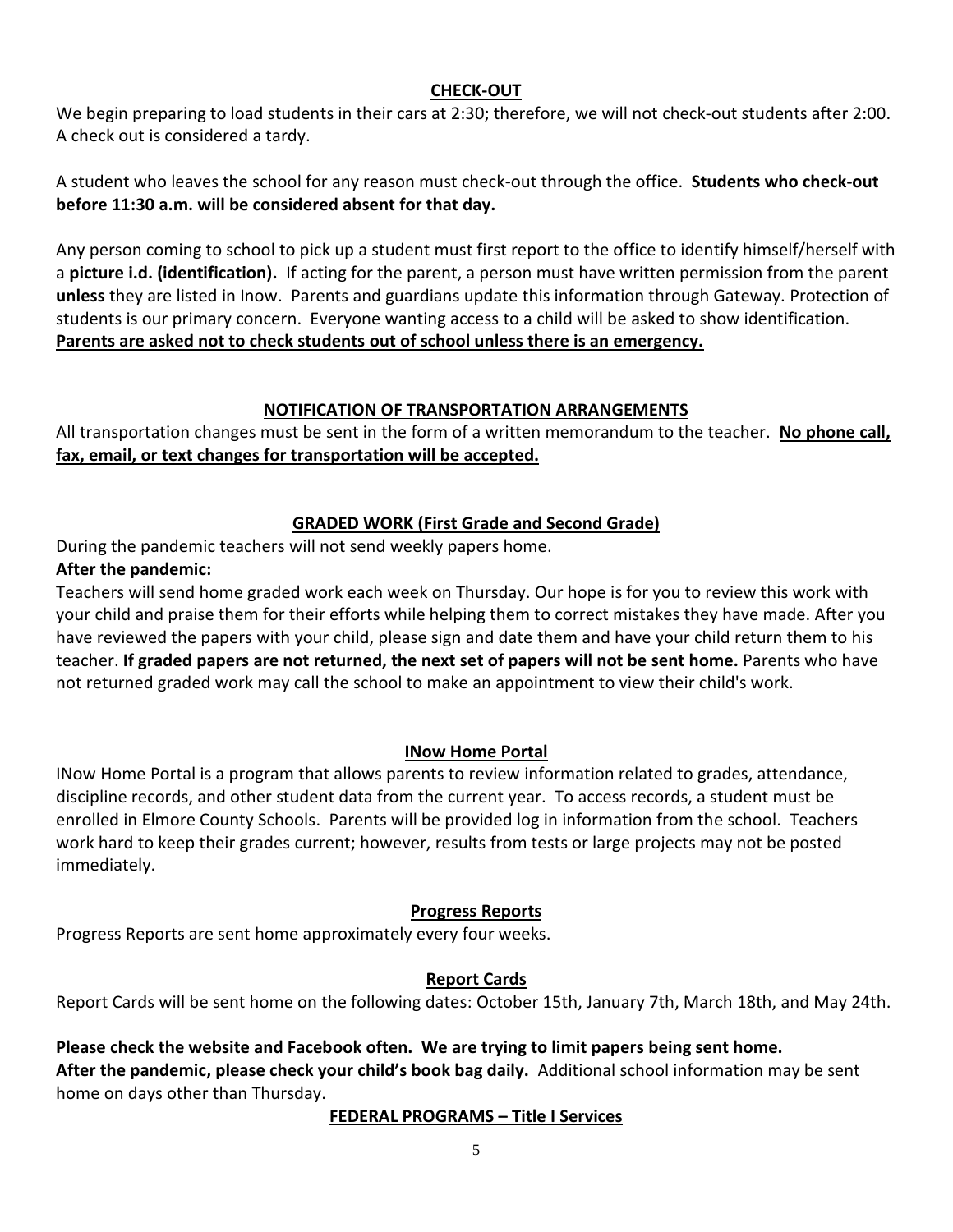Coosada Elementary School is a school-wide Title I school. Title I is a federally funded program that provides assistance to students in reading and/or math.

| School-wide:                         | <b>Target-Assistance:</b>                                           |
|--------------------------------------|---------------------------------------------------------------------|
| *All students can use                | *Only identified                                                    |
| Title I funds.                       | students are allowed                                                |
|                                      | to use materials purchased                                          |
|                                      | with Title I funds.                                                 |
| *All parents are invited to attend   | *Only parents of identified                                         |
| Title I meetings and make decisions. | students are invited to attend Title I meetings and make decisions. |

#### **TITLE I SERVICES**

Additional help is given to students in reading and/or math if needed and determined by the PST process/team. A variety of criteria is used to determine students with the greatest needs. The Title I staff provides extra support to the students through computer software, hands-on activities, and reading with the child in a small group setting. At that time, each student's progress is evaluated. The Title I teachers are available to offer assistance and support to each identified child.

#### **TITLE III – EL SERVICES**

Every student enrolled at Coosada Elementary has a "Home Language Survey" on file. Any student with a language other than English is given the ACCESS screener to determine his/her level of English proficiency. The results of the screener and academic performance are presented to the EL committee. All languageminority students with academic or social needs identified are provided accommodations in the regular program and assistance with the acquisition of English language skills.

#### **PARENTAL INVOLVEMENT**

Coosada Elementary School Parent Involvement Opportunities Coosada Website**: [http://www.mycoosada.com](http://www.mycoosada.com/)**

In order to fulfill the requirements of the *No Child Left Behind Act of 2001* of the Elementary and Secondary Act (ESEA), to recognize that the parent is the child's first and most important teacher, and to provide students with the skills to meet the high challenging standards by the state, the Elmore County Public School System agrees to implement the formation of partnerships between the home, the school, and the community. (\*) indicates committee and meeting requirements under NCLB of 2001.

#### **There will be no volunteers or visitors during the pandemic.**

#### **After the pandemic:**

#### **PTO**

PTO – Attend meetings as scheduled. PTO will send out a monthly newsletter. Please join and sign up for REMIND.

#### **Daily Opportunities:**

Teachers – Run copies, cut out materials, etc.

Media Center – Help children check books in/out.

#### **Special Events**

Book Fair Career Day (2nd Grade)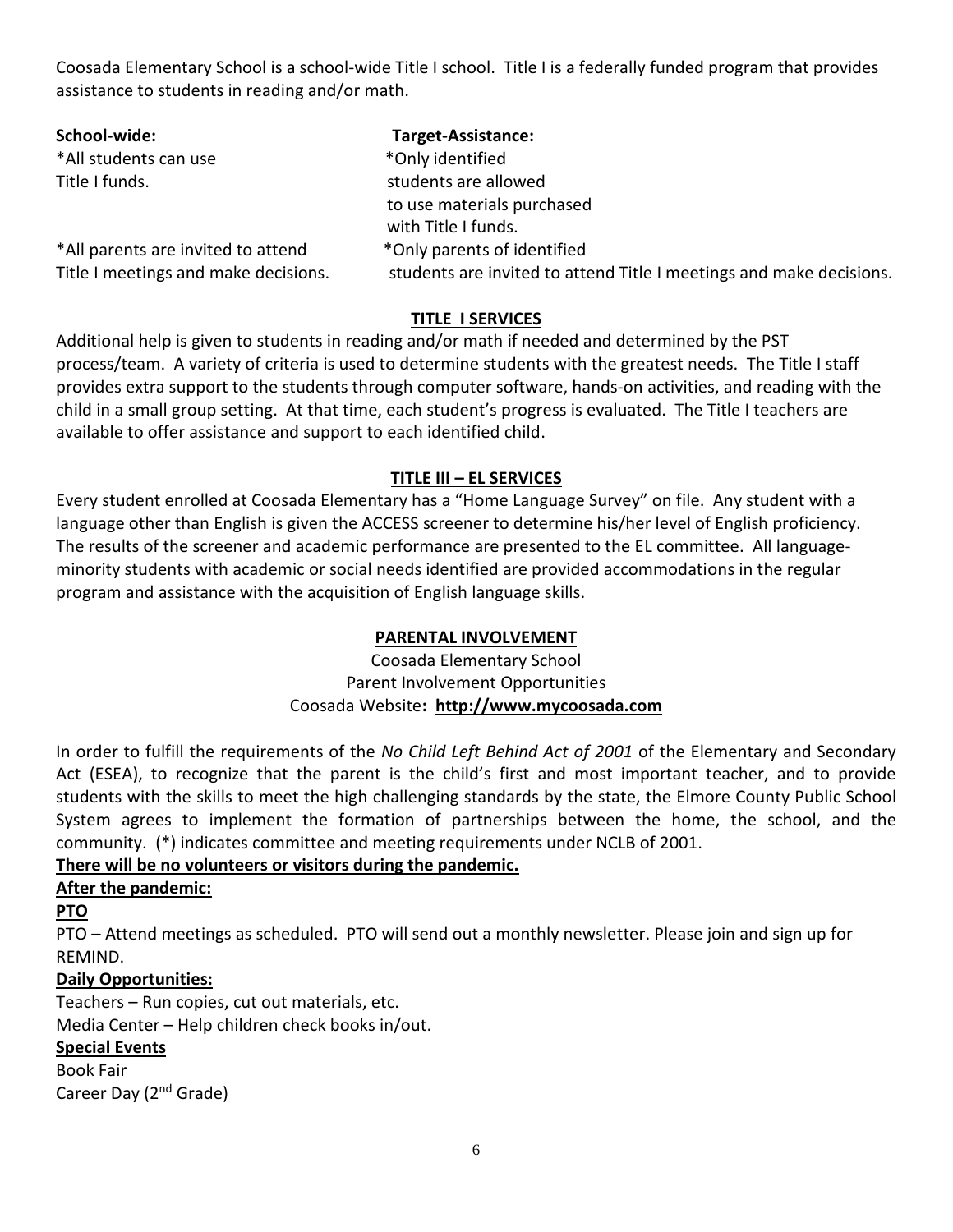#### **Title I School Planning/Review Committees**

#### **\*Annual Title Meeting – August/September**

Coosada Elementary is a school-wide Title I School. *No Child Left Behind Act of 2001* requires that each Title I school hold an annual meeting to inform parents of the school's participation, as well as explain Title I requirements and parents' rights to be involved.

#### **\*Parent Advisory Meeting – Spring Semester**

Every parent in the school is invited to attend. The purpose of the meeting is to discuss the results of the parent surveys. Title I law requires 1% set aside for parent involvement. This includes determining how the funds are spent, identifying barriers to parent involvement, as well as evaluating the Parent Involvement Plan and School-Parent Compact.

#### **\*Federal Programs Advisory Committee – Spring Semester**

Parents are invited to represent Coosada Elementary School in decision-making at the county level.

#### **Extra Services**

#### **Guidance Services**

All children are provided guidance services from the school counselors. Parents may call 285-0273 (extensions 61003 or 61204) to schedule a conference with Valena Agee or Daphne McClendon, our counselors.

#### **School's Referral Program**

Coosada Elementary School's referral program to community services outside of school functions is through Daphne McClendon and Valena Agee, school counselors. Referrals are handled as needed, and on an individual/confidential basis. See one of the counselors if more information is needed.

#### **SPEECH SERVICES**

Students are referred to the speech pathologists at Coosada Elementary when there is a concern about articulation or language. A referral meeting is scheduled with the parents and permission to test is obtained. Speech services will be provided at the school if the child is eligible.

#### **AWARDS**

At the end of the school year, an Awards Ceremony will be held for kindergarten, first grade, and second grade. All students will be presented with an award. Additional awards will be given for those students earning all As, all As and Bs, Good Citizenship, Perfect Attendance for those students with no absences or tardies (check-in or check out), and the Principal's Award for the most improved student in each class.

#### **LIBRARY POLICIES AND PROCEDURES**

The Coosada Elementary School Media Center staff encourages students to visit the library and check out books. Reading is an important key to academic success now and in years to come. Use of the library is every student's right, but with this right comes a responsibility. While using the library media center, these things must be remembered.

Library schedule during the pandemic will be forthcoming.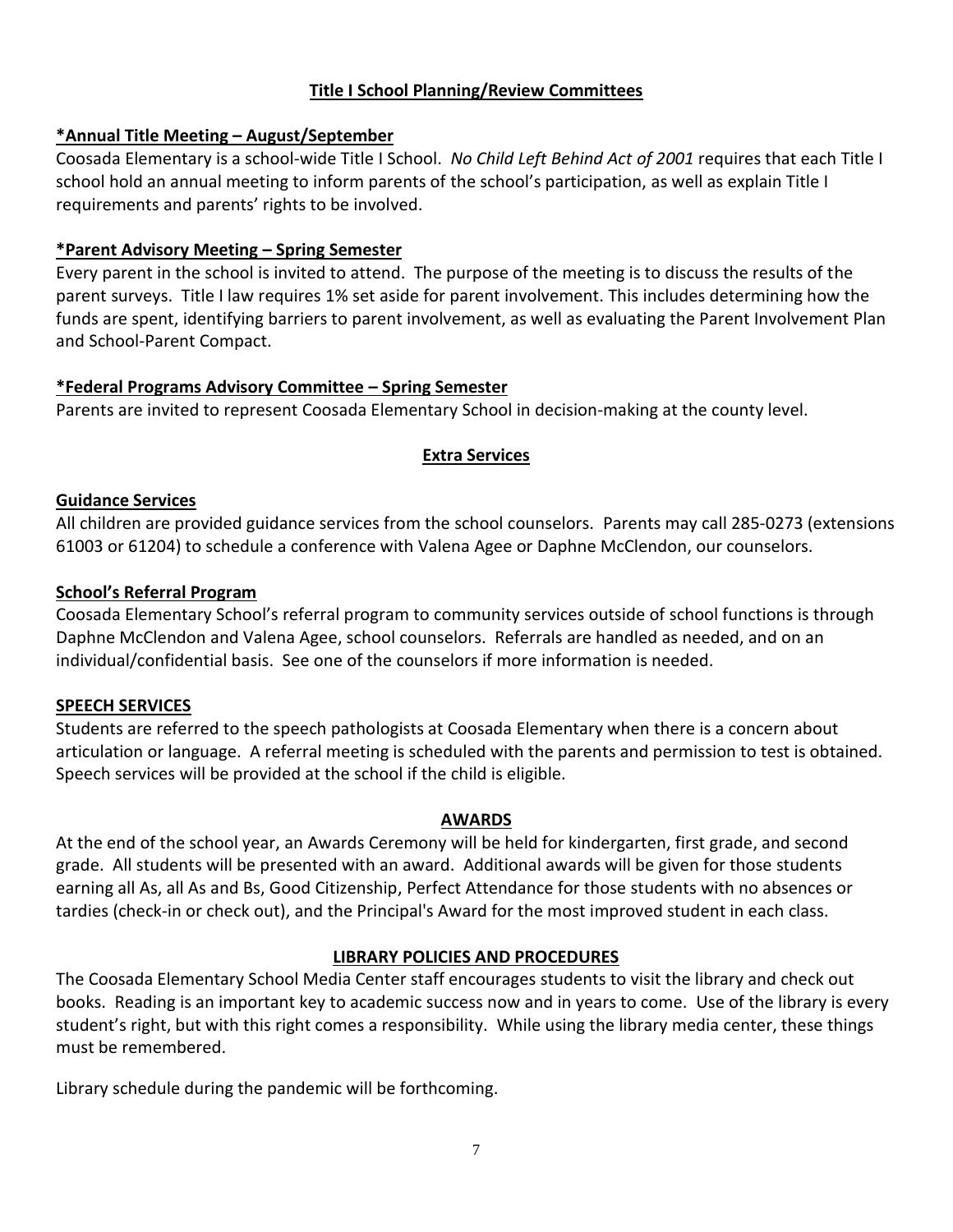- 1. Quiet and orderly conduct is always to prevail in the library.
- 2. Books are checked out for a one-week period; however, a student may return the book if completed sooner and check out another.
- 3. Kindergarten and first grade students may check out one book at a time. Second grade students may check out two books at a time. Once a student checks out a book, he/she is TOTALLY responsible for the book. No excuses will be accepted for lost, stolen, or damaged books.
- 4. A lost or severely damaged book must be paid for at the replacement cost. There is a **minimum** charge of \$12.00 for a lost or damaged book.
- 5. If a lost book is paid for and then found, money will be refunded IF the book is returned to the library within a 30-day time period. After the 30 days, no refund will be granted.
- 6. Students may not check out books until the Library Media Center Permission Form has been signed and returned

#### **LOST AND FOUND**

The lost and found area is in the foyer. After the pandemic, parents are urged to check this area for lost items. Unclaimed items will be given to needy children if not claimed. Due to the high volume of lost items, we will periodically donate throughout the school year items that are not claimed.

#### **PHYSICAL EDUCATION**

Physical Education is a required part of the elementary curriculum. Very beneficial activities are planned for the students each day. If for an acceptable reason a student should not go outside during Physical Education time, he/she must have a note from his/her parent for each day that needs to be excused. Extended absences from Physical Education will be excused only with a doctor's excuse. **Athletic shoes should be worn for P.E. Girls should wear shorts under dresses.**

#### **BEHAVIOR**

Students at Coosada Elementary School will adhere to the Elmore County Discipline policy as outlined in the Discipline Handbook at the back of this student handbook. However, Coosada Elementary is a Positive Behavioral Interventions and Support (PBIS) school and positive behavior is encouraged and rewarded.

The school has three expectations (rules):

- **1) Respect Yourself**
- **2) Respect Others**
- **3) Respect Property**

These three expectations must be obeyed in all areas of the school (including bus, common areas such as the hallways, bathrooms, cafeteria, media center, gym and their classroom as well as field trips). Students following the three school rules will be awarded "Gotchas" and rewarded with good behavior parties and special treats at specified times throughout the year. Parents are encouraged to reward students at home for earning "Gotchas" as this will encourage the student to continue his/her good behavior. Those students not obeying the rules will be given a Minor Behavior Incident (MBI) and will speak with the counselor.

#### **DRESS CODE**

Coosada Elementary students must follow the dress code guidelines as outlined in the Elmore County Schools Student Handbook. In general, all students must dress appropriately for school. Dress and appearance must not present health or safety problems or cause disruptions. **Athletic shoes should be worn for P.E. Students**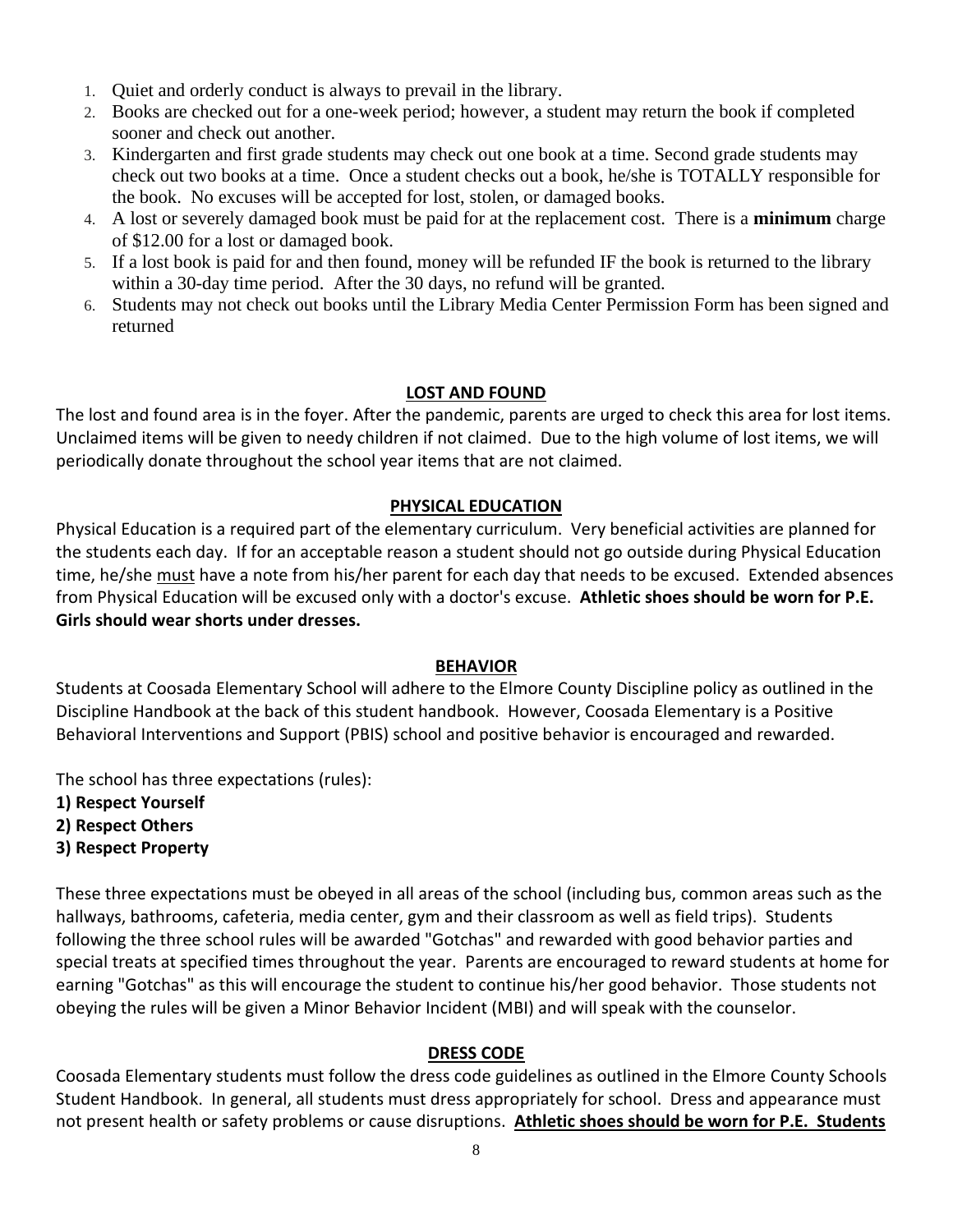**not wearing athletic shoes may be required to sit out during the P.E. period. However, students may bring athletic shoes to change into prior to P.E. if he/she can do so independently. Girls should wear shorts under dresses.** Skintight clothing, revealing clothing, or short clothing that provokes or distracts other students is disruptive and therefore unacceptable. Tank tops, spaghetti straps and exposed midriffs are not acceptable.

#### **FIELD TRIPS**

During the pandemic, there will be no field trips.

After the pandemic, all classes will take educational field trips during the school year. Students will be transported in school-owned buses with teachers in charge. All parents are required to sign an official permission slip if they wish their child to go on a field trip. The permission slips will be sent home with the student a few days before the trip. If for any reason parents do not wish for their child to go on a field trip, the child will be placed with another teacher during the school day.

**Permission slips and money for a field trip must be turned in according to the permission slip and field trip notification. If a field trip has been paid for in advance, and a child who is absent the day of the trip, money may not be able to be refunded. Students who are tardy on the day of a field trip may miss the field trip and may also forfeit their right for a refund!**

**Parents are invited to help chaperone field trips. All field trip chaperones must have completed a Raptor background check in our main office in order to attend a field trip. Younger brothers or sisters are not allowed to attend field trips with a parent who is chaperoning the class. Teachers need chaperones to closely monitor Coosada Elementary students in their care. All students MUST ride the school bus to the field trip. Parents MUST obtain a check-out slip from the office before leaving on the field trip to be able to check a student out from the field trip. The check-out slip must be given to the teacher before the student can leave the field trip with parent/guardian.** 

#### **REFUNDS**

If there is a charge for activities such as field trips or plays and a student has paid for the activity but is unable to participate, refunds may not be possible. There are many organizations that require reservations to be made and paid for in advance. Refunds are not available in the case of "Paid in Advance Requirements." In the event refunds are possible, a parent must make a request for a refund within five (5) days of the event.

### **RETURNED CHECKS**

**Nexcheck handles all returned checks for the school. There will be a \$30.00 charge for all returned checks. In order for the school to accept a check, you MUST have a valid phone number on your check.** 

#### **FUNDRAISING**

Throughout the year, Coosada Elementary School will ask for your support in our efforts to raise funds for many different worthwhile projects that will benefit our students. As we have young students, we need parental support. We ask our students to have their parents help them sell items and to sell items only to their parents, grandparents, relatives, and neighbors as we DO NOT want our students selling items to strangers. Fundraising efforts in the past have enabled the school to build our playground and put an airconditioner in the gym.

Other ways that you can help Coosada Elementary to earn funds is by the following: purchasing a *Helping Schools* **tag(s)** for your automobiles and designating Coosada Elementary to receive the proceeds (we receive \$11.63 of the additional \$15 fee), sending in **Box Tops for education**, and **donating through First Community**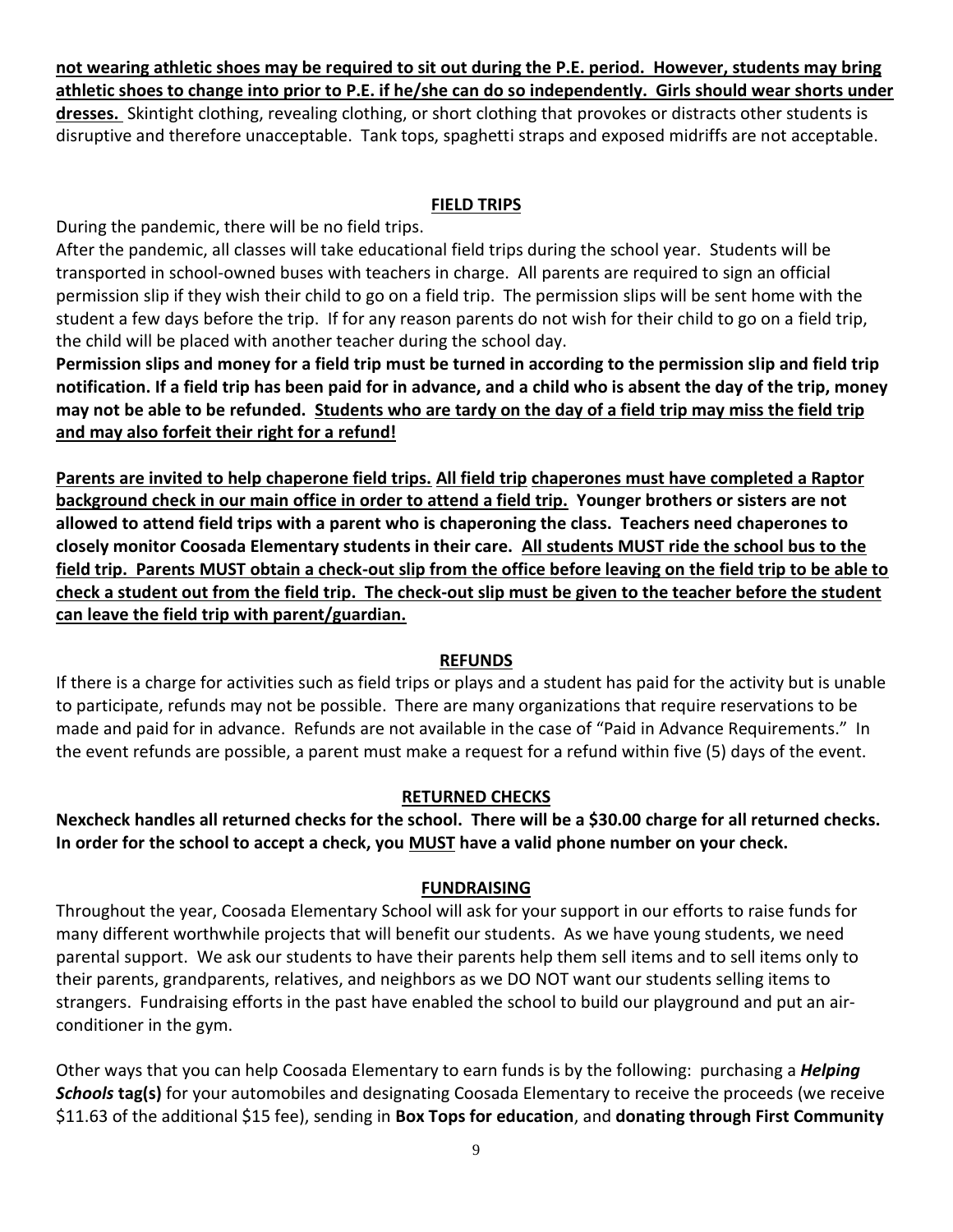**Bank drafts.** All of these can be used by the school to generate funds. When shopping at **Office Depot**, tell the cashier you would like to support Coosada, and a percentage of all purchases will go to the school.

#### **LUNCHROOM**

If paying for lunch by the week or longer, parents may use one check to pay for more than one child, but if paying daily, children must bring separate checks. **It is very important that lunch money for the week or month is sent to the school on Monday.**

Parents may pay for longer terms in the following increments:

| 5 days - \$12.50  | 15 days - \$37.50 |
|-------------------|-------------------|
| 10 days - \$25.00 | 20 days - \$50.00 |

CES will be participating in Breakfast in the Classroom. Each student will receive a free breakfast daily. Student must not be tardy. During the pandemic, lunch will be delivered to the classroom.

#### **SNACKS AND JUICE**

Apple juice and snacks (popcorn, crackers, chips) will be sold or may be brought from home. All students will pay **daily** to obtain snacks. **Please do not send snack money and lunch money in the same check. Snack must be paid for with cash.** The office cannot cash checks. Lunch money and snack money are taken up and sent to different locations.

Snack and juice prices are as follows: **APPLE JUICE - \$ .75 SNACKS - \$ .75**

#### **PARTIES**

There will be no parties during the pandemic.

After the pandemic, class parties are scheduled for Christmas and Valentine's Day. Special small celebrations may be observed during snack and juice break. Students have a 15-minute juice break daily. We ask that you not extend that time should you bring birthday refreshments, etc.

#### **PARENT-TEACHER ORGANIZATION**

Parents are an essential part of their child's education. The PTO of Coosada Elementary School is an active and integral part of our school. You are urged to join and attend. The PTO believes that parental involvement is essential to the education of your child and that your support and participation will enhance your child's educational success. Please join PTO during our membership drive.

#### **SAFETY PLANS**

Coosada Elementary School and the Elmore County Public School system do have comprehensive safety plans, and school personnel are sufficiently familiar with it to implement appropriate procedures in the event of the need to do so. These plans are not considered public information.

#### **Lockdowns**

When we must lockdown our school to ensure your child's safety, **absolutely No One** will be permitted in or out of the building until our school is released from lockdown.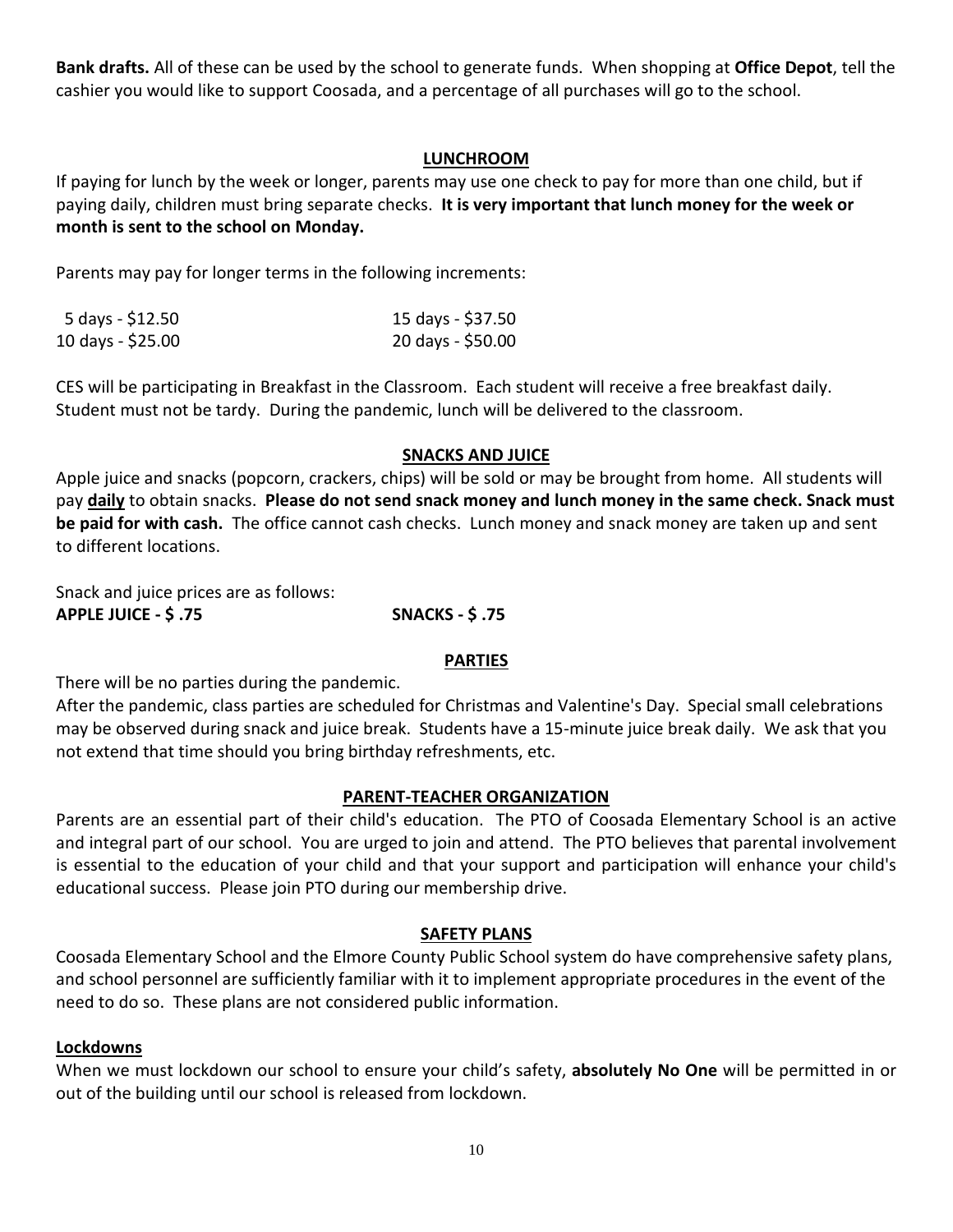#### **WEBSITE**

Coosada Elementary School maintains a website for our students and parents to use. This site will be updated weekly. The website may be accessed by going to **[www.mycoosada.com](http://www.mycoosada.com/)**. You can also access Elmore County's website at **[http://www.elmoreco.com](http://www.elmoreco.com/)**. You may join our email listing to receive reminders and updates from the principal at **[www.mycoosada.com](http://www.mycoosada.com/)**. CES also maintains a Facebook Page. This is a closed group, therefore please send a friend request if you would like to join.

#### **COOSADA ELEMENTARY SCHOOL HOMEWORK POLICY**

#### **Purpose of Homework:**

- 1. To enrich and reinforce the concepts being taught in the classroom.
- 2. To strengthen and improve self-discipline and concentration skills.
- 3. To encourage responsibility and develop study habits.
- 4. To encourage parent involvement in their student's academic success.

#### **Time:**

Kindergarten – not to exceed ten minutes a night

First Grade – not to exceed twenty minutes a night

Second Grade – not to exceed thirty minutes a night

\*These time frames do not include reading with your child. Every child is encouraged to pursue non-assigned and independent reading a minimum of 15 minutes daily with support. The above times only include daily assigned homework.

#### **Student Responsibilities:**

- 1. Make sure you have all homework assignments before leaving class.
- 2. Complete assignments in a legible manner.
- 3. Share assignments with parents.
- 4. Return assignments by the due date.

#### **Parent Responsibilities:**

1. Provide an area to complete homework free of distraction and provide appropriate supplies to complete the task.

- 2. Encourage students to complete assignments on their own.
- 3. Offer help and support with assignments as needed.
- 4. Check to see that homework is completed.
- 5. Participate in assignments that call for parent participation (partner read nightly).

6. Notify the teacher if your child is spending an excessive amount of time to complete the assigned homework.

#### **Teacher Responsibilities:**

- 1. Clearly post and explain homework assignments daily.
- 2. Check completion of homework daily.
- 3. Involve parents and contact them if negative patterns develop.
- 4. Respond to parents when questions or concerns arise.
- 5. Post homework on your website and/or in a newsletter weekly.
- 6. Never use homework to discipline students.

(Written using policies IHB, JFEA and the Management of Curriculum Guide)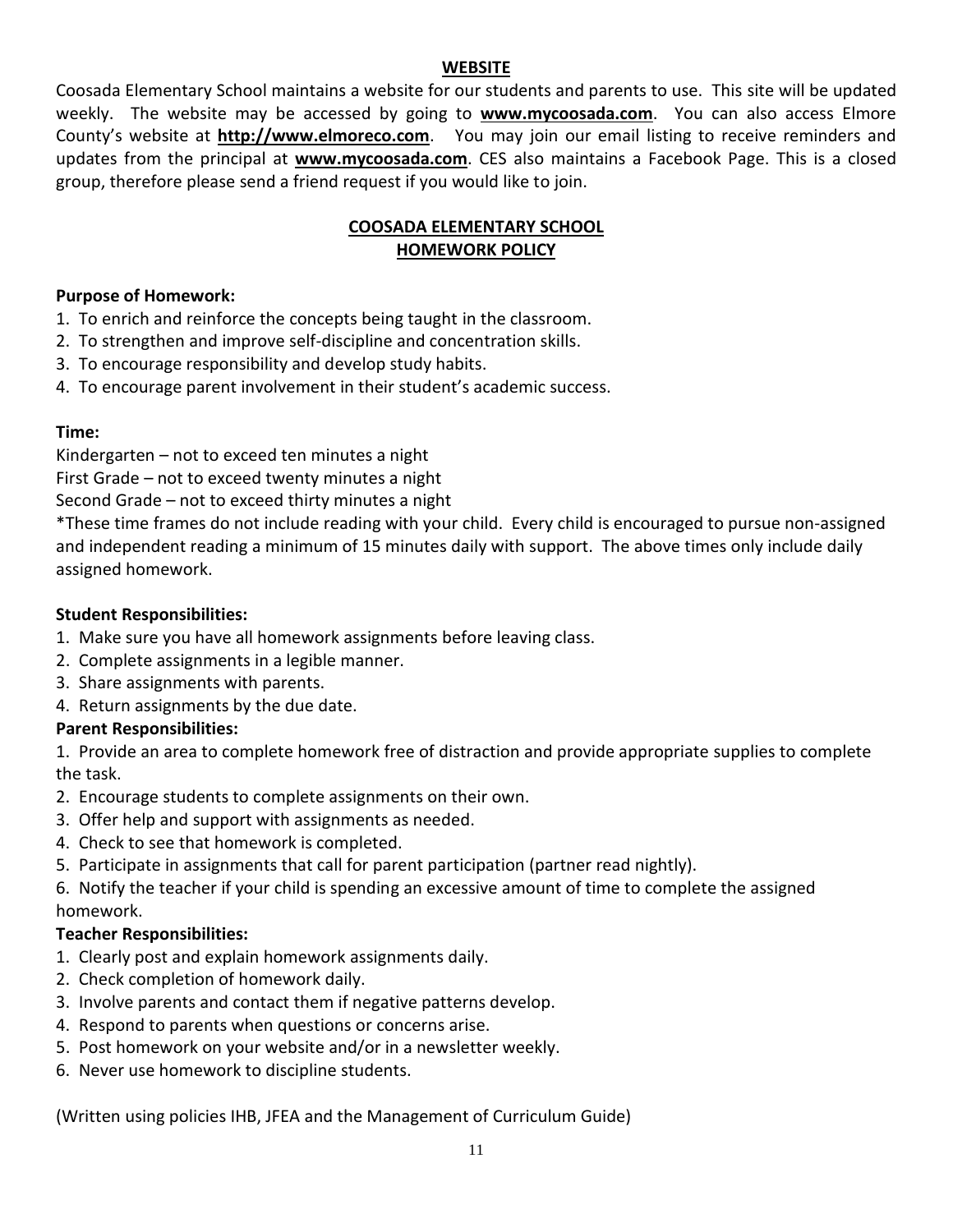## Coosada Elementary School

5260 Airport Road Millbrook, AL 36054 Phone (334) 285-0273 Fax (334) 285-9231 [www.elmoreco.com](http://www.elmoreco.com/) www.mycoosada.com

Principal **Administrative Assistant Assistant Assistant Principal** 

Janice Darty **Amy Williams** Amy Williams **Daniel Taylor** 

### School-Parent Compact

Coosada Elementary School and the parents of the students participating in activities, services, and programs funded by Title 1, Part A of the Every Student Succeeds Act of 2015 (ESSA) agree that this compact outlines how the parents, the entire school staff, and the students will share the responsibility for improved student academic achievement and the means by which the school and parents will build and develop a partnership that will help children achieve the State's high standards.

This School Compact is in effect during the  $2020 - 2021$  school year.

| <b>School Responsibilities</b>                                                                                              | <b>Parent Responsibilities</b>            | <b>Student</b>                   |
|-----------------------------------------------------------------------------------------------------------------------------|-------------------------------------------|----------------------------------|
| Coosada Elementary School will:                                                                                             | We, as parents, will support our          | <b>Responsibilities</b>          |
| 1. Provide high-quality curriculum and instruction in a supportive                                                          | child's learning in the following         | We, as students, will            |
| and effective learning environment that enables the participating                                                           | ways:                                     | share the responsibility to      |
| children to meet the State's student academic achievement                                                                   | Monitor attendance and                    | improve our academic             |
| standards.                                                                                                                  | make sure my child arrives                | achievement and achieve          |
| *Balanced literacy                                                                                                          | at school on time each day.               | the State's high                 |
| *ARI instructional strategies                                                                                               |                                           | standards. Specifically,         |
| *Tier $2 \& 3$ intervention as needed                                                                                       | Monitor and make sure that<br>$\bullet$   | we will:                         |
| *AMSTI instructional strategies                                                                                             | homework is completed                     | Do my homework<br>$\bullet$      |
| * Technology                                                                                                                | and returned to school each               | every day and ask                |
| 2 Hold parent-teacher conferences during which this compact                                                                 | day.                                      | for help when I                  |
| will be discussed as it relates to the individual child's                                                                   |                                           | need to.                         |
| achievement.                                                                                                                | Monitor and make sure                     |                                  |
| *conferences throughout the school year as needed                                                                           | online assignments are                    | Read with or to<br>$\bullet$     |
| 3. Provide parents with frequent reports on their child's progress                                                          | completed, in the event                   | someone for at least             |
| *daily folders                                                                                                              | school is closed.                         | 20 minutes outside               |
| * newsletters                                                                                                               |                                           | of school time 5                 |
| *weekly graded papers (Thursday)                                                                                            | Volunteer at my child's                   | days a week.                     |
| *mid-semester progress reports                                                                                              | school*                                   |                                  |
| *report cards each nine weeks                                                                                               |                                           | Complete<br>$\bullet$            |
| *conferences as necessary                                                                                                   | *field trips and parties                  | assignments posted               |
| *I Now Home                                                                                                                 | *cut out activities                       | online.                          |
| 4. Provide parents reasonable access to staff                                                                               | *read with students                       |                                  |
| *daily folders                                                                                                              | Participate, as appropriate,<br>$\bullet$ | $\bullet$<br>Give to my          |
| * scheduled conferences                                                                                                     | in decisions relating to my               | parent/guardian all              |
| *leave phone messages on classroom or school                                                                                | child's education.                        | notices and                      |
| phone                                                                                                                       |                                           | information                      |
| *teacher email available on school web site                                                                                 | Promote positive use of my<br>$\bullet$   | received by me                   |
| *teacher websites include calendar updates and                                                                              | child's extracurricular time.             | from my school                   |
| weekly instructional content                                                                                                |                                           |                                  |
| 5. Provide parents opportunities to volunteer and participate in<br>their child's class and to observe classroom activities | Stay informed about my<br>$\bullet$       | everyday.                        |
|                                                                                                                             | child's education.                        | Follow all 3 school<br>$\bullet$ |
| *special activities (art)                                                                                                   | Communicate with the                      | rules                            |
| *programs (end of year)<br>*read with students                                                                              | school by promptly reading                |                                  |
| 6. Ensure regular two-way, meaningful communication between                                                                 | and returning all notices,                | * Respect others                 |
| family members and school staff and, to the extent practicable in a                                                         | graded papers, etc.                       | *Respect myself                  |
|                                                                                                                             |                                           |                                  |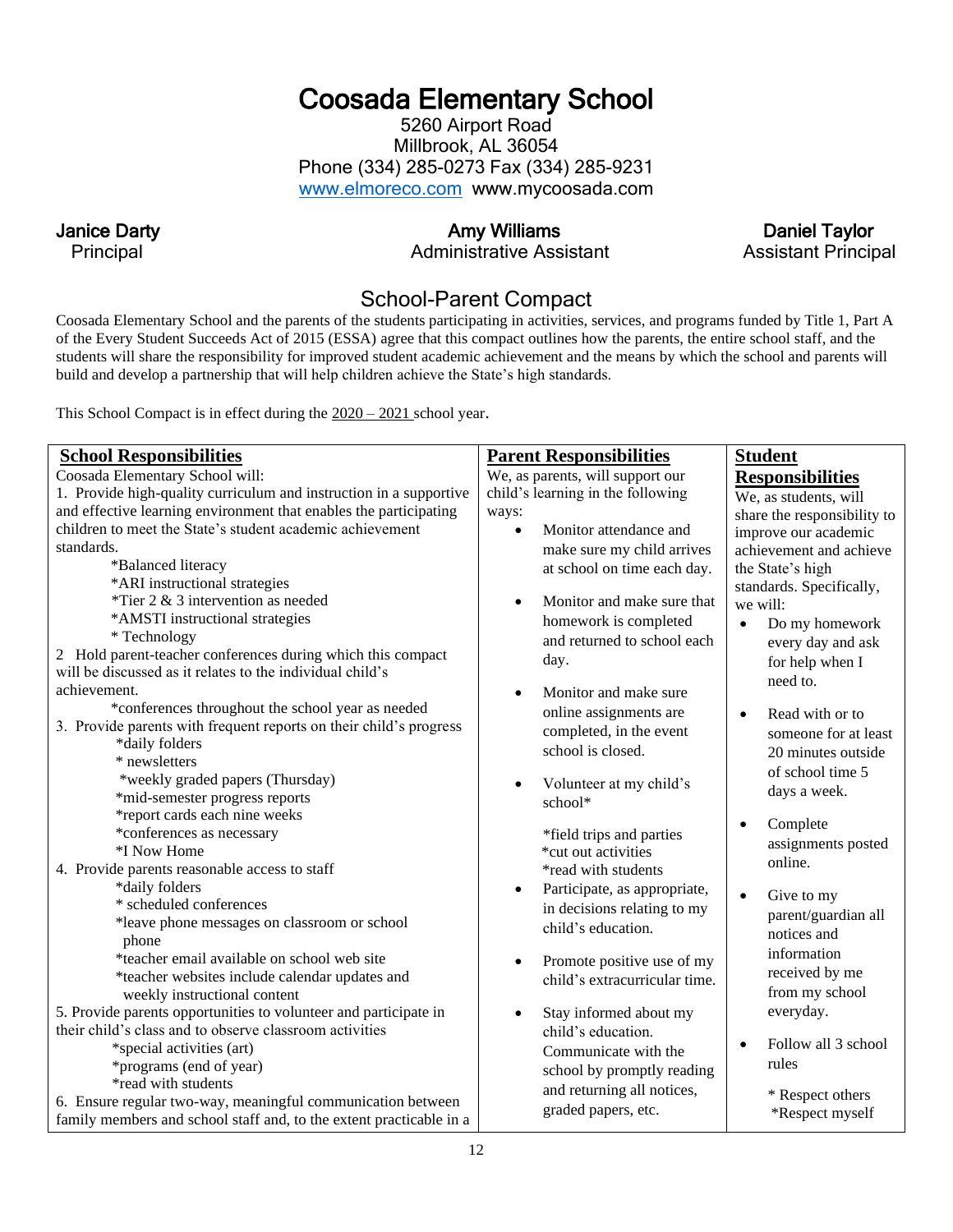| language that family members can understand.                                                  | Serve, to the extent         | * Respect property |
|-----------------------------------------------------------------------------------------------|------------------------------|--------------------|
| *newsletters and school notices are translated by the                                         | possible, on advisory        |                    |
| county translator. She translates meetings at the school                                      | groups (Title I and school's |                    |
| to include the Title I Annual Parent meeting and                                              | Continuous Improvement       |                    |
| conferences.                                                                                  | Plan) and parental           |                    |
| *AT&T Language Line allows us to communicate with<br>parents of other languages than Spanish. | involvement committees.      |                    |
|                                                                                               |                              |                    |
|                                                                                               |                              |                    |
|                                                                                               |                              |                    |
|                                                                                               |                              |                    |
|                                                                                               |                              |                    |
|                                                                                               |                              |                    |
|                                                                                               |                              |                    |
|                                                                                               |                              |                    |
|                                                                                               |                              |                    |
|                                                                                               |                              |                    |
|                                                                                               |                              |                    |
|                                                                                               |                              |                    |
|                                                                                               |                              |                    |
|                                                                                               |                              |                    |
|                                                                                               |                              |                    |

Teacher Signature

\_\_\_\_\_\_\_\_\_\_\_\_\_\_\_\_\_\_\_\_\_\_\_\_\_\_\_\_\_\_\_\_\_\_\_ \_\_\_\_\_\_\_\_\_\_\_\_\_\_\_\_\_\_\_\_\_\_\_\_\_\_\_\_\_\_\_\_ Parent Signature Student Signature Student Signature

Conferences throughout 2020-2021

\_\_\_\_\_\_\_\_\_\_\_\_\_\_\_\_\_\_\_\_\_\_\_\_\_\_\_\_\_\_\_\_\_\_\_

| Date | <b>Teacher Initials</b> | Parent Initials | <b>Student Initials</b> |
|------|-------------------------|-----------------|-------------------------|
|      |                         |                 |                         |
|      |                         |                 |                         |
|      |                         |                 |                         |
|      |                         |                 |                         |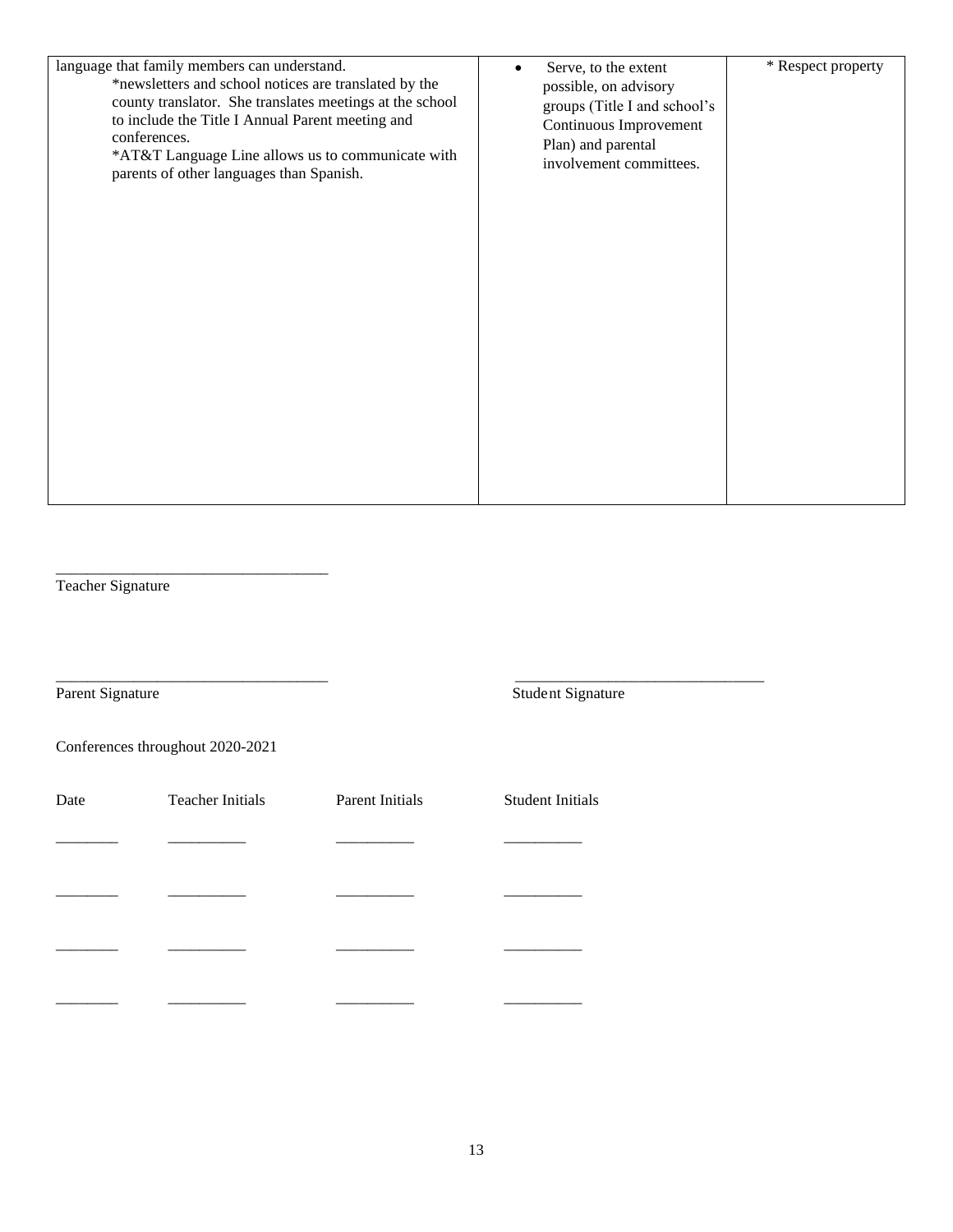## *Elmore County Public Schools*

K-6 Student Permission for Pre-approved Absence(s)

| I am requesting to miss school for the following reasons:        |                                                                                                                                                                                                                                                                                                                                                                                                                                                                    |
|------------------------------------------------------------------|--------------------------------------------------------------------------------------------------------------------------------------------------------------------------------------------------------------------------------------------------------------------------------------------------------------------------------------------------------------------------------------------------------------------------------------------------------------------|
|                                                                  |                                                                                                                                                                                                                                                                                                                                                                                                                                                                    |
| the principal for specific details required in essay.            | I understand that it is my responsibility to gather assignments from my teachers prior to this absence and make<br>up any work missed during this absence. I agree to turn in all assignments within three days of my return to<br>school and make up any tests or other major projects within three days of my return to school. An essay on<br>some unique aspect of the trip should be turned in to the principal to excuse the absence on the return date. See |
| <b>Student Signature</b>                                         | Parent/Guardian Signature                                                                                                                                                                                                                                                                                                                                                                                                                                          |
| Date                                                             | Date                                                                                                                                                                                                                                                                                                                                                                                                                                                               |
| return it completed to the attendance office.                    | Show this form to all teachers and get them to sign that they have been informed of the absence(s) and then                                                                                                                                                                                                                                                                                                                                                        |
|                                                                  |                                                                                                                                                                                                                                                                                                                                                                                                                                                                    |
| Teacher<br><u> 1989 - Johann Barbara, martxa alemaniar a</u>     |                                                                                                                                                                                                                                                                                                                                                                                                                                                                    |
| Teacher                                                          |                                                                                                                                                                                                                                                                                                                                                                                                                                                                    |
| Principal<br><u> 1980 - Johann Barbara, martxa alemaniar arg</u> |                                                                                                                                                                                                                                                                                                                                                                                                                                                                    |
| <b>APPROVED</b><br><b>DISAPPROVED</b>                            | <b>NEED MORE INFORMATION</b>                                                                                                                                                                                                                                                                                                                                                                                                                                       |